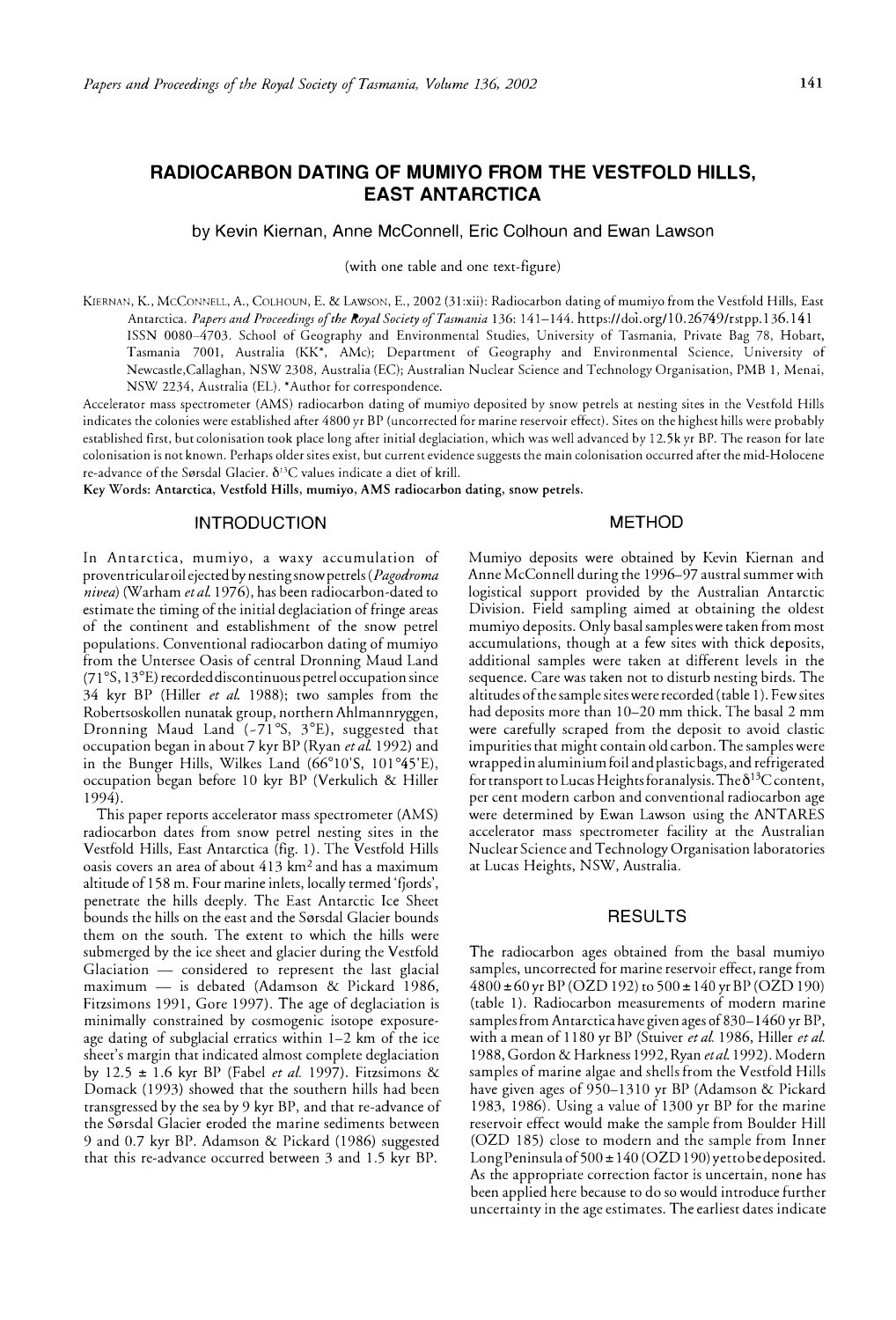

*FIG.* 1 *Location ofdated mumiyo samples from the Vestfold Hills, East Antarctica.*

| Site                 | Sample<br>no.      | Altitude<br>(metres) | Mumiyo<br>thickness<br>(mm) | $\delta$ 13C<br>$(\%o)$ | ${}^{14}C$ age<br>(years,<br>uncorrected) |
|----------------------|--------------------|----------------------|-----------------------------|-------------------------|-------------------------------------------|
| Boulder Hill         | OZD <sub>185</sub> | 110                  | 150                         | $-28.62$                | $1240+50$                                 |
| Boulder Hill         | OZD186             | 80                   | 140                         | $-29.00*$               | $3280 \pm 80$                             |
| Trajer Ridge         | OZD187             | 80                   | 100                         | $-29.80$                | $2380\pm 60$                              |
| Trajer Ridge         | OZD <sub>188</sub> | 70                   | 140                         | $-30.18$                | $2370+50$                                 |
| Inner Long Peninsula | OZD <sub>189</sub> | 140                  | ~10                         | $-29.94$                | $4020 \pm 80$                             |
| Inner Long Peninsula | OZD190             | 70                   | 180                         | $-30.95$                | $500 \pm 140$                             |
| Outer Long Peninsula | OZD191             | 40                   | < 50                        | $-28.25$                | $1860+50$                                 |
| Outer Long Peninsula | OZD <sub>192</sub> | 75                   | < 50                        | $-29.58$                | $4800\pm 60$                              |
| Outer Long Peninsula | OZD <sub>193</sub> | 30                   | 50<                         | $-30.22$                | $2780+50$                                 |
| Poseidon Plain       | OZD <sub>194</sub> | 20                   | 70                          | $-29.99$                | $2560\pm 60$                              |

TABLE 1 from the Vestfold Hills

\* assumed value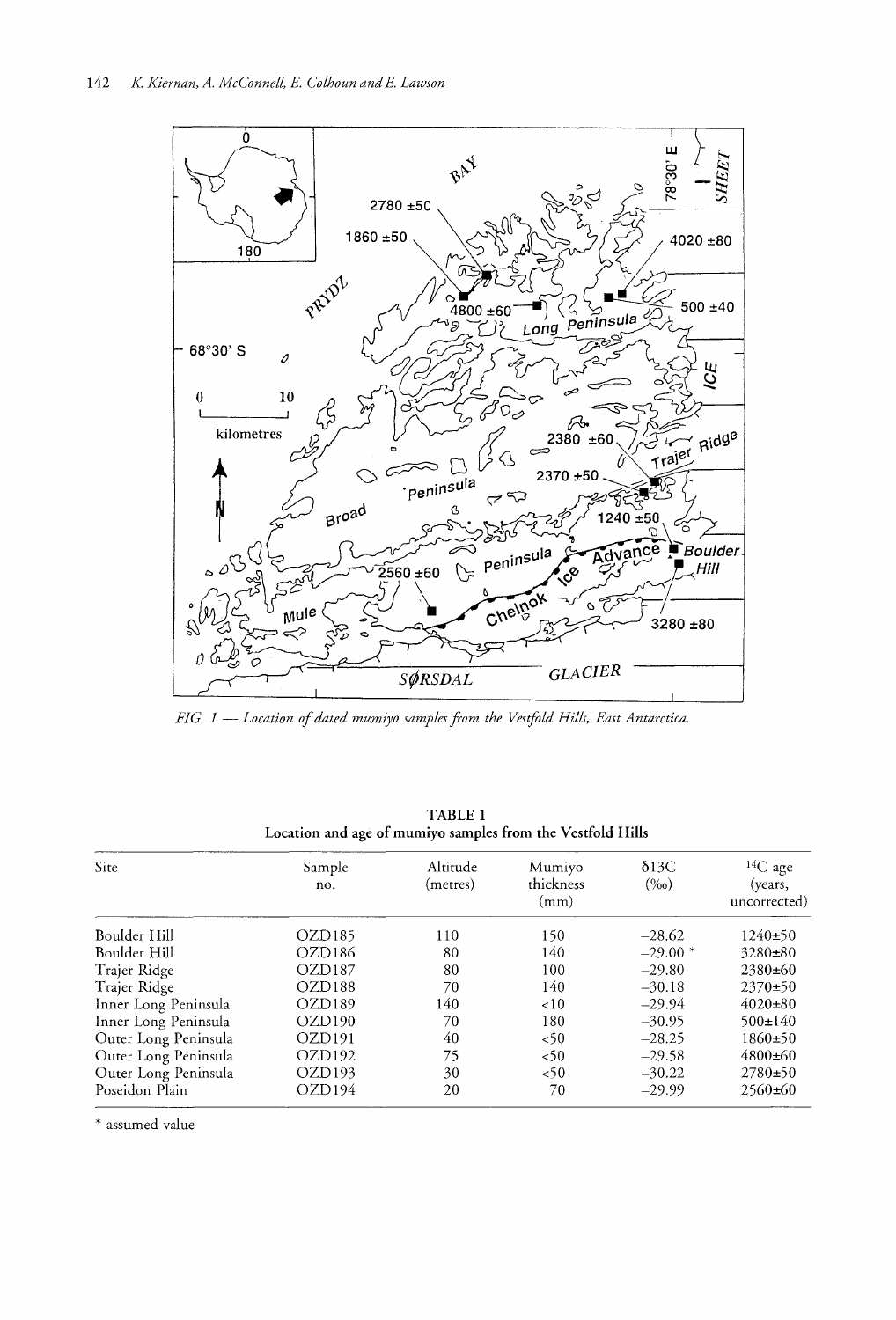that the Vestfold Hills were probably colonised by snow petrels only as recently as 4800 (uncorrected) years ago and at least 8000 years after the initial deglaciation.

Since only 10 samples have been dated, the age of colonisation may be underestimated. However, as six of the samples were collected within 2-3 km of the ice sheet, the colonisation was probably widespread by 3500 yr BP. There is little pattern in the age distribution of the petrel sites, except that those on high points may be slightly older than those in adjacent low areas, although the reverse occurs at Boulder Hill.

Rates of mumiyo accumulation range from 0.002 mm/ yr (OZD 189) to 0.360 mm/yr (OZD 190). The thickest accumulation of mumiyo recorded during this survey was deposited in only 500 years. The rate of accumulation at a site appears to be independent of the basal age of the sample. This suggests that occupation of nesting sites may have been discontinuous in the long term. However, accumulation of 180 mm in only 500 years at Vestfold Hills, giving an average of 0.360 mm/yr, is a much faster rate than any recorded at Bunger Hills (Verkulich & Hiller 1994) or at Robertsoskollen nunataks (Ryan *et al. 1992).*

#### **DISCUSSION**

The establishment of snow petrel colonies at Vestfold Hills appears to be much later than at other coastal nunataks and oases of East Antarctica. To what extent the ages of 34 kyr BP in the Untersee Oasis (Hiller *etal.* 1988) and the >10 kyr BP of the Bunger Hills (Verkulich & Hiller 1994) reflect absence ofice in these areas during the last glacial maximum is difficult to ascertain. At Bunger Hills, intensive colonisation occurred between 8 and 6 kyr BP and after 2 kyr BP. Only the latter phase appears to be temporally related to the late Holocene establishment of snow petrels at Vestfold Hills.

There is considerable evidence in coastal East Antarctica ofadvancing outlet glaciers during the mid-Holocene. From studies of the Mertz-Ninnis Trough, Dumont d'Urville Trough and Amery Depression, Domack *et al. (1991),* showed that grounding-line advance of outlet glaciers led to deposition of terrigenous sediment on the continental shelf between 7 and 4 kyr BP. Marine biogenic sediments overlie these deposits. They also showed that in Prydz Bay, to the west of Vestfold Hills, open marine conditions existed between 10.7 and 7.3 kyr BP.

A widespread advance of the East Antarctic Ice Sheet margin on the Wilkes Coast during the mid-late Holocene was attributed by Goodwin (1996, 1998) to ice thickening in central-East Antarctica due to 50% higher precipitation in the Holocene than during the last glacial maximum and to slow ice sheet flow response rates. This increased ice volumes in the coastal zone between 4 and 2.5k yr BP. Modelling suggests that a temperature increase of 5°C is required to cause the ice sheet to recede (Huybrechts & Oerlemans 1990). Ice-core data suggest that temperatures were 0.5°C warmer around 4k yr BP. Cooling occurred from 2 kyr to 1 kyr BP when there was brief warming before the Little Ice Age. Temperatures during the Little Ice Age were about 0.5°C colder than present (Ciaias *et al.* 1994, Mayewski *et al.* 1995, Morgan *et al. 1997).*

Adamson & Pickard (1986), and Fitzsimons & Domack (1993) showed that the Sørsdal outlet glacier had advanced again recently in the southern part of the Vestfold Hills.

Adamson & Pickard (1986) suggested that this Chelnok Advance occurred between 3 and 1.5 kyr BP. As Boulder Hill lies within this ice limit, the older date for mumiyo of  $3280 \pm 80$  yr BP (uncorrected) is broadly consistent with their estimate. Fitzsimons & Domack (1993) showed that slabs of sheared ice formed the cores of the sediment masses associated with moraine of the Chelnok ice advance, and that the ice limit may have been attained as recently as 710 yr BP (corrected age).

Collectively, this evidence supports the hypothesis that re-advance of outlet glaciers in the peripheral zone of East Antarctica during the mid-late Holocene was associated with climatic conditions less favourable for snow petrels than in the subsequent three or four millenia. Snow petrels apparently colonised the Vestfold Hills during the milder conditions following the last advance of outlet glaciers in coastal East Antarctica. The inferred climatic evidence suggests that average temperatures did not change by more than about 1°C during this period.

The late Holocene colonisation by snow petrels at Vestfold Hills bears comparison with evidence of abandoned penguin rookeries in East Antarctica. Adelie penguins were abundant on the Victoria Land coast between 4 and 3 kyr BP, probably due to abundant open water and reduced snow cover. Many colonies were abandoned  $-3$  kyr BP, but were re-established about 1.4-0.8 kyr BP (Baroni & Orombelli 1994). Similarly, abandoned rookeries in the Windmill Islands were occupied from 4-3 kyr BP (Goodwin 1998). The open water conditions that facilitated the establishment of penguin rookeries are likely to have been associated with higher air and sea-surface temperatures that promoted greater coastal precipitation (Goodwin 1998). Sea-surface temperatures interpreted from stable oxygen isotope ratios of calcareous marine fauna and diatom transfer functions suggest sea-surface temperatures were 0.S-I.0°C warmer than now at 4 kyr BP (Pichon *et al.* 1992, Goodwin 1998). However, unlike Adelie penguins, snow petrels are not reliant on near-shore food sources. Hence, reduced open water inshore is less likely to affect the viability of colonies than is greater snowfall during warm periods, notwithstanding enhanced summer melt.

The *b*13*C* values of mumiyo offer some insight into the likely foods available to snow petrels. Ryan *et al. (1992)* suggested that *b*13*C* values for tissues from animals that feed on Antarctic fish are likely to be  $-24.5\%$  or  $-26$  to -270/00 if the diet consists of Antarctic krill. The *b*13*C* values reported for mumiyo range from  $-29$  to  $-31.1\%$ . Mean values determined from snow petrel body tissue are -280/00 (Ryan *et a/1992,* Verkulich & Hiller 1994). The values obtained from Vestfold Hills mumiyo range from  $-28.25\%$  to  $-30.95\%$ , which is closer to the figures suggesting a diet of krill than of fish.

#### ACKNOWLEDGEMENTS

We gratefully acknowledge field support provided by the Australian Antarctic Division. We thank Peter Corcoran, Pene Grete, Kevin Harlan and Ilse Kiessling for assistance in the field, and Steve Richards, Dennis Branch and Buck Rodger for logistic support. Michelle Leishman and Damian Gore provided information on some colony locations. We also thank Damian Gore and Peter McIntosh for comments on an earlier draft. The field program was supported by a